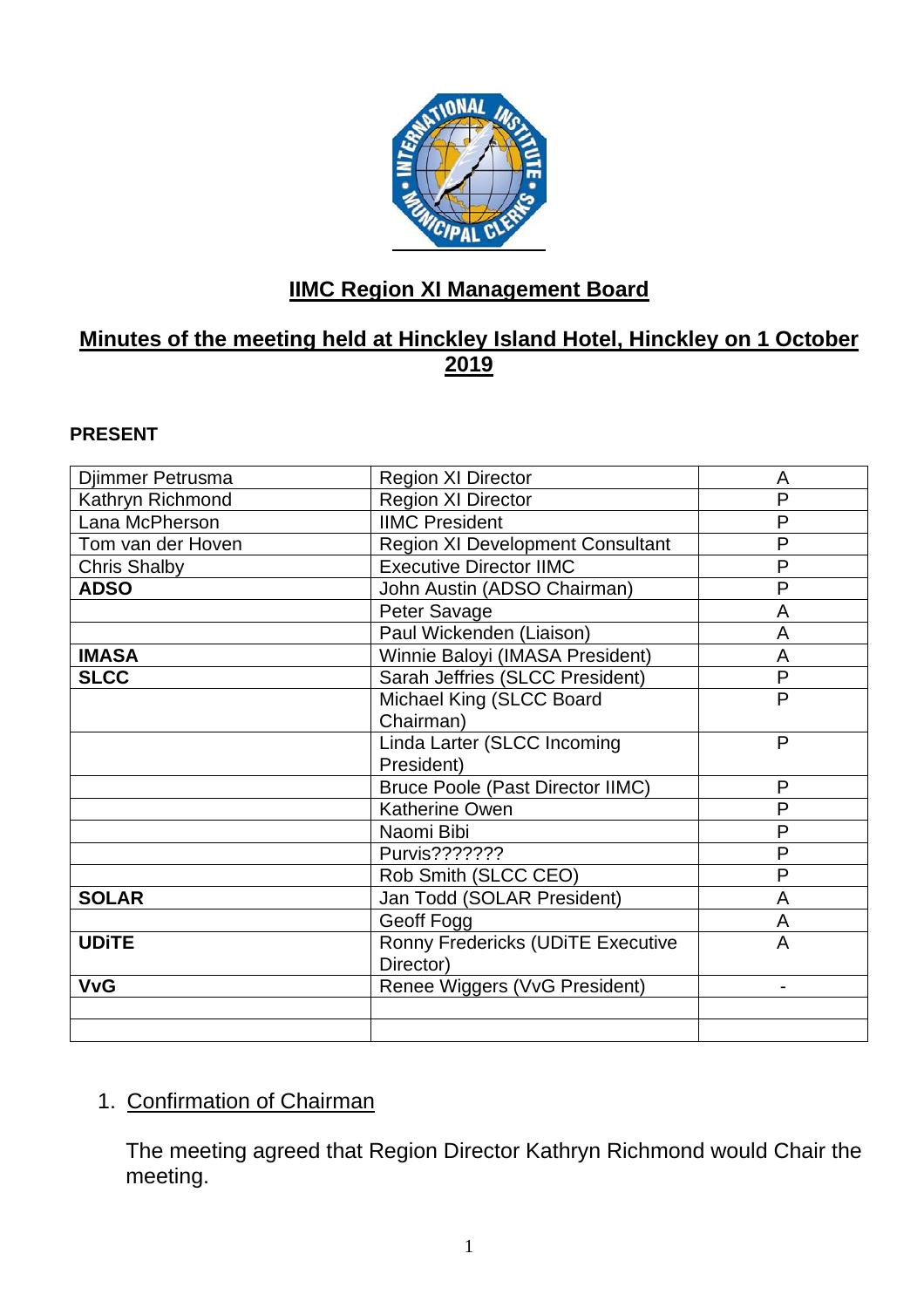The Chairman welcomed those present with special reference to IIMC President Lana McPherson, SLCC President Sarah Jeffries, IIMC Executive Director Chris Shalby and Incoming SLCC President Linda Larter.

## 2. Approval of the Minutes

The meeting approved the Minutes of the Board meeting of 21 May 2019.

### 3. Feedback on UK Symposium 2019

- a. Tom van der Hoven thanked Rob Smith, SLCC CEO and his staff, especially Helen Quick, for their support and contributions in making a success of the Symposium.
- b. The Study Tour attracted 34 participants whilst around 160 delegates attended the Thursday and about 80 the Friday of the Symposium. On the Thursday we overlapped with SLCC's Leadership in Action event and hence the higher attendance on the Thursday.
- c. Delegates came from the US, Canada, England, Wales, Scotland, the Netherlands and Belgium.
- d. The gala dinner at Warwick Castle proved to be a popular attraction with 113 attendees. We also attracted 10 exhibitors and sponsors.
- e. Despite a worse \$/£ exchange rate than when we started our planning, we managed to keep within budget and ended up with a small surplus.
- f. We had 10 sponsors and exhibitors for the event.
- g. Feedback has been overwhelmingly positive with 100% of delegates who responded rating their experience as excellent/good and indicating that they will attend a similar event in future.
- h. Discussions have started with the VvG in the Netherlands who are keen for us to take the 2021 Symposium to the Netherlands with the possibility of linking it with their annual conference. Amsterdam has been suggested as a possible venue. Tom van der Hoven will be meeting with them again in a couple of days to explore this further.
- i. Kathryn Richmond mentioned that following discussions with Hans Rijs during the Symposium, Waltham Abbey Town Council had received a visit from councillors and colleagues at Bodegraven, Netherlands. It was a very interesting experience and councillors from both sides found it worthwhile.
- j. Kathryn also enquired as to whether the International Relations Committee would again have a stand at the IIMC annual conference in St Louis. Chris Shalby confirmed that they would have a stand.

### Resolved: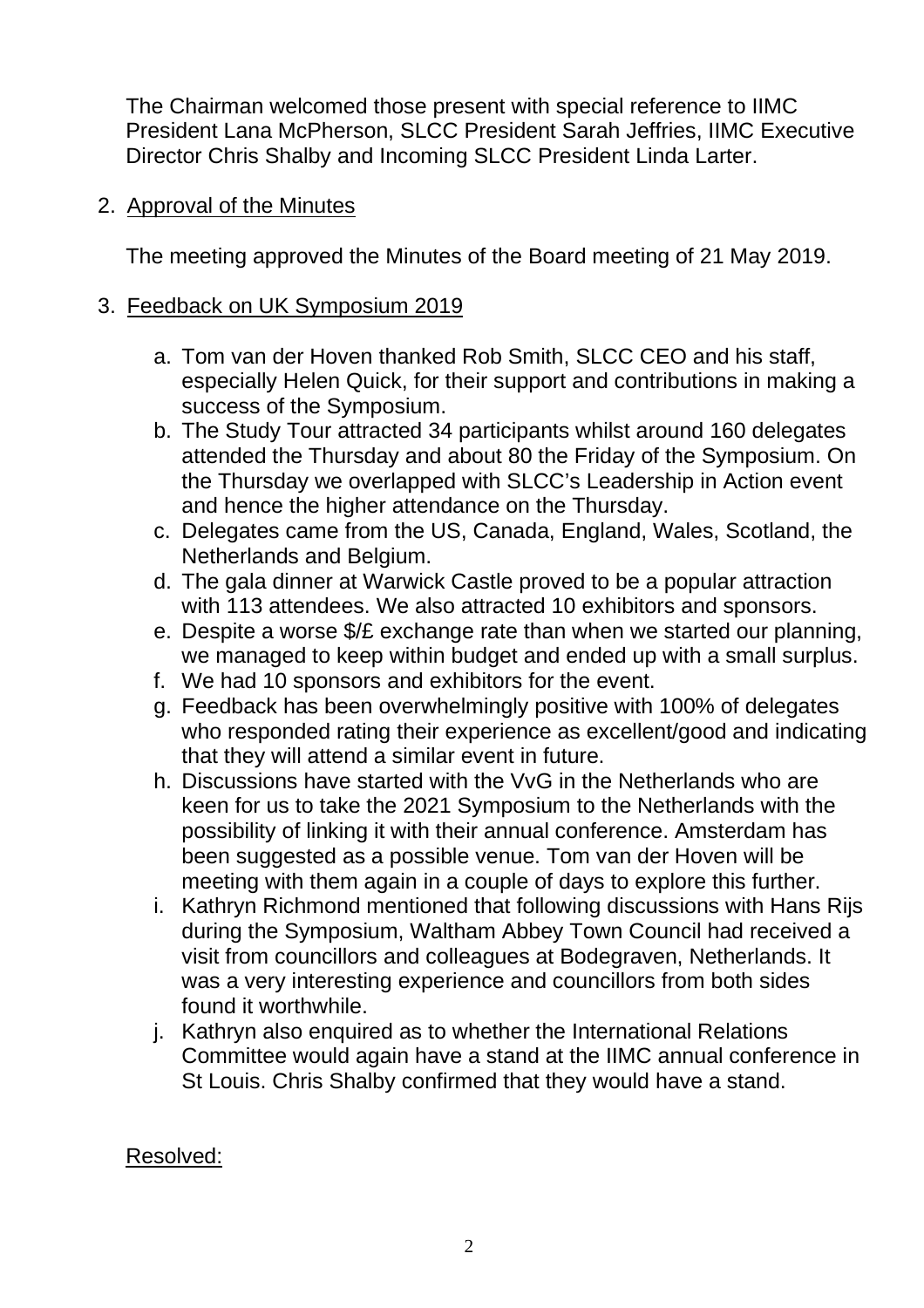That the report be noted.

## 4. Review of Region XI Action Plan

Tom van der Hoven mentioned that the main focus of the Plan would be on the arrangements to host the 2021 Symposium.

He also mentioned that he had tried to make contact with a relevant association in Puerto Ricco but so far without success. Rather than focussing too much on expansion of numbers we need to ensure that our current members are happy with the services and opportunities they have.

Kathryn Richmond enquired as to whether the International Relations Committee would again have a stand at the IIMC annual conference in St Louis. Chris Shalby confirmed that they would.

### Resolved:

That the Action Plan be agreed.

5. Region XI Development Consultant update.

### Resolved:

The Development Consultant's report to the IIMC Board was noted.

6. International Relations Committee

Bruce Poole mentioned that he was a member of the Committee and that it had not yet had a meeting. Chris Shalby explained that the Chairman of the Committee had taken on a new post at his council and which had demanded most of his time.

The report of the International Relations Committee Chairman to the IIMC Board was noted.

7. Membership

There are 5410 members in Region XI. Of these 4889 are from the UK, 507 VvG members and the remaining 14 from other countries. ADSO, SLCC and VvG have signed up to the bulk membership scheme and hopefully others will follow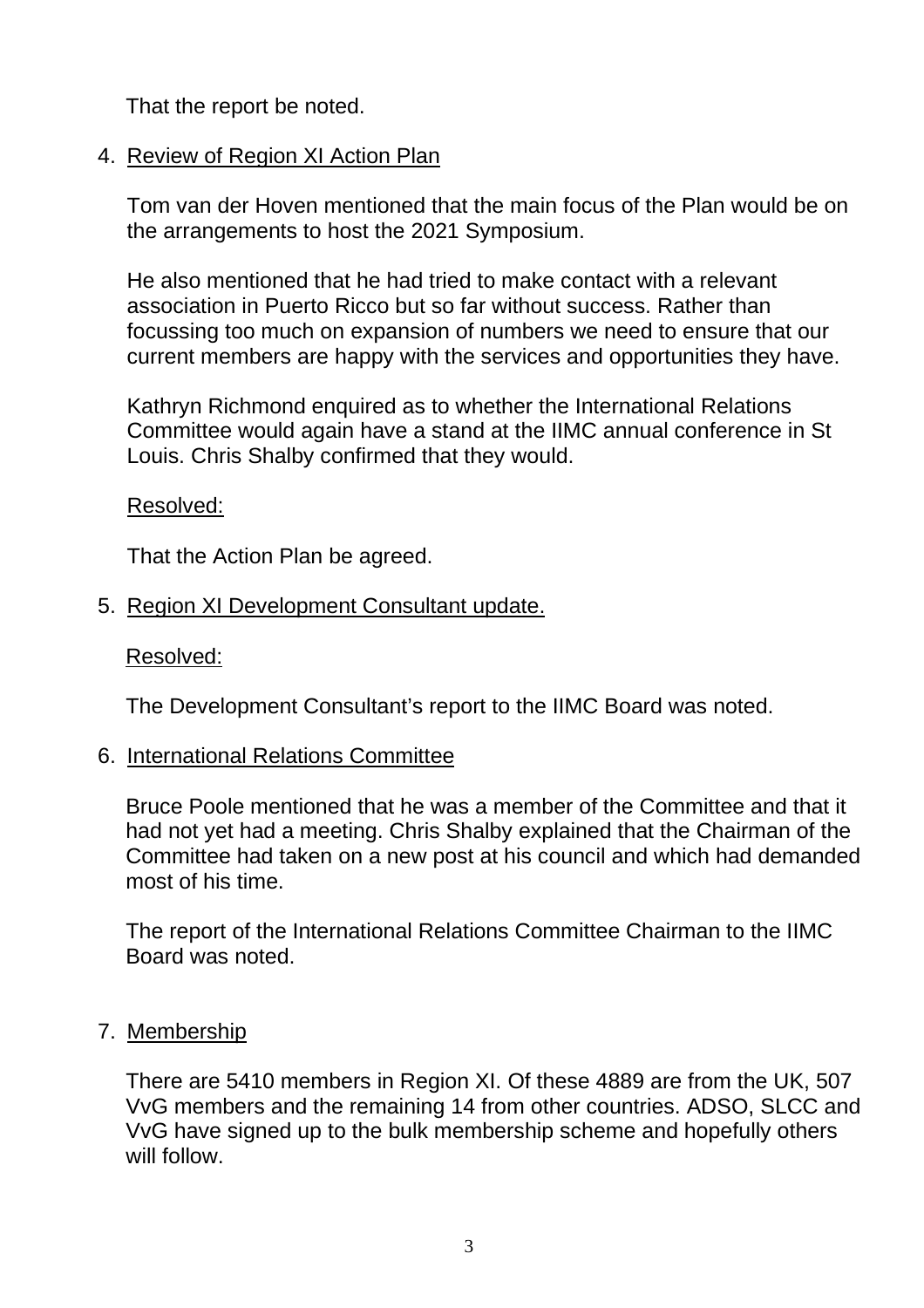IMASA had requested the IIMC Board to consider a reduced rate for them due to their circumstances and this will be considered by the IIMC Board at their November meeting. The Region XI Management Board supported the request.

John Austin mentioned that ADSO had asked Paul Wickenden to act as liaison with Tom and IIMC. It was important to make IIMC more relevant to their ADSO members. He also mentioned the upcoming discussions regarding possible exchanges with colleagues in Europe – those links are important as the advantages are more easily recognisable.

Chris Shalby suggested that, if there was any interest in Region XI, that IIMC might be able to provide funding for scholarships for educational purposes. He will investigate this further and look forward to hear the views of the associations in Region XI.

Sarah Jeffries mentioned that the Winston Churchill Memorial Trust [\(www.wcmt.org.uk\)](http://www.wcmt.org.uk/) funds UK citizens from all parts of society to research a practical topic overseas that can make a real difference to their community or profession when they come home. It might be worthwhile for associations in the UK to investigate the opportunities that this might provide for exchange programs.

Kathryn??? Mentioned a scholarship that was available in Nottingham which she is aware of.

John mentioned the importance of identifying and focussing on the similarities and commonalities that exist irrespective from where you are. Members are not always aware of that and it is an element of the education program they run.

Rob Smith confirmed that relevance was also an issue within SLCC. Members find it difficult to identify any similarities and communalities. When President Lana mentioned at the Board meeting that she was from a small community he could sense that some members were surprised by this.

President McPherson asked how she could contribute to that understanding and suggested that she could do an article and offered that her contact details be shared with members.

Linda Larter suggested that a 'buddy' system could possibly provide an opportunity for members to share their experiences.

### Resolved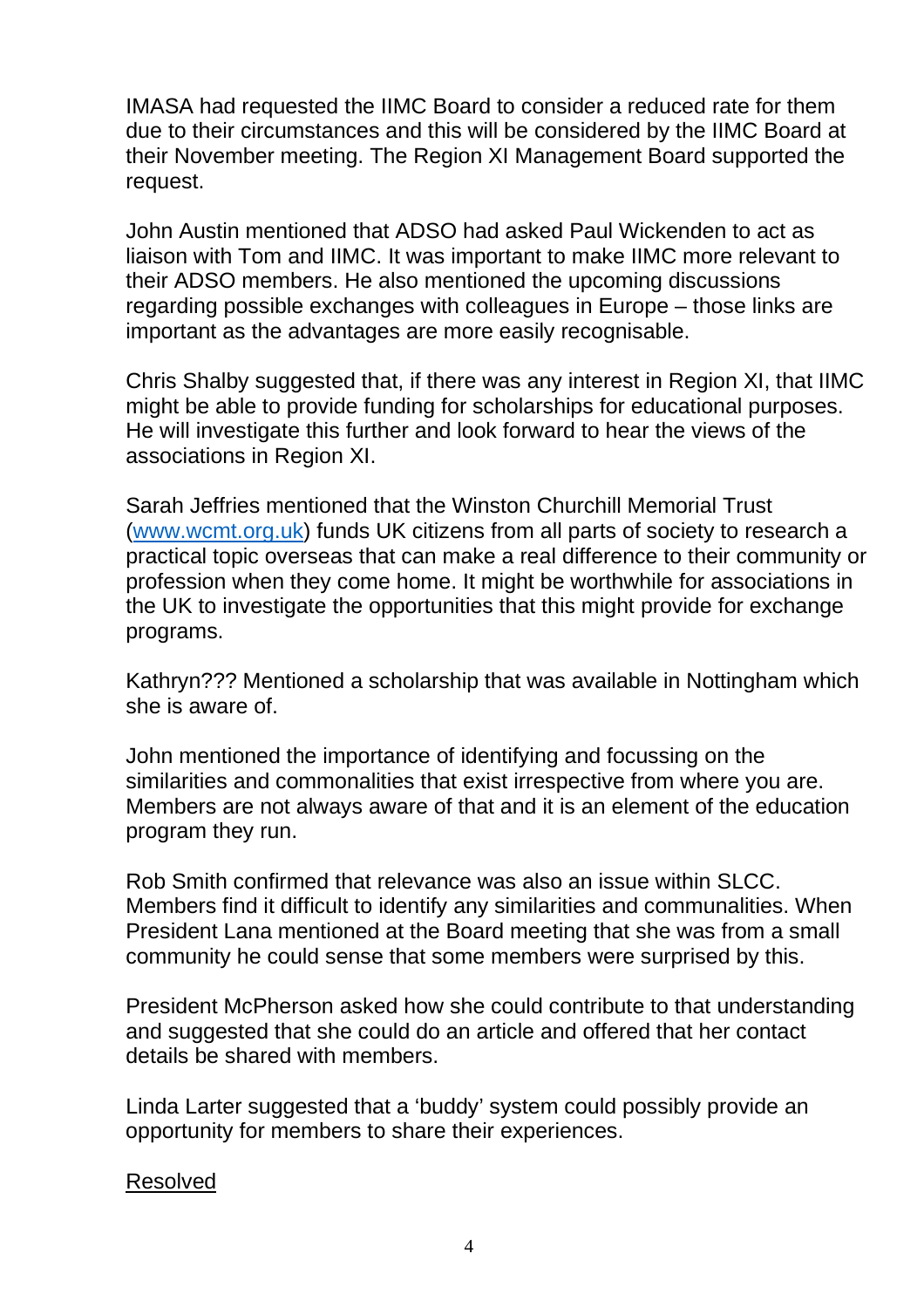- a. That the report be noted.
- b. That the possibility of scholarships be investigated further by IIMC's ED.
- c. That the option of the introduction of a 'buddy system' be investigated.

## 8. Next Newsletter

Tom van der Hoven reported that the next newsletter will be sent out in January/February 2020. Contributions from individual members and associations will be required and he will contact members in due course for contributions.

Noted

## 9. Region XI Activities in the future

Bernadette Jansen of VvG had suggested at our May meeting that it would be beneficial to understand job profiles in the various countries and associations within Region XI and to see how certification would apply to them as it differed from those in the USA. She had discussed it with Dr Long and she offered to act as coordinator for collecting this information. That meeting supported the initiative and accepted her offer. Associations were requested to email Bernadette with their information. Her contact details are: [B.Jansen@voorst.nl.](mailto:B.Jansen@voorst.nl)

So far only ADSO (John Austin and Paul Wickenden) and SLCC (Sarah Jeffries and Michael King) has responded and she has asked others to please provide her with the information. Sarah Jeffries offered to provide a few more from SLCC and Tom undertook to take it up with the other associations.

Associations were asked to email the dates of their 2020/21 events to the Development Consultant so that IIMC's website could be updated. The next Region XI Board meeting will take place as and when required.

## Resolved

- a. That the report be noted.
- b. That those associations that have not yet provided job descriptions to Bernadette Jansen, please do so as soon as possible.

## 10. Matters raised by members